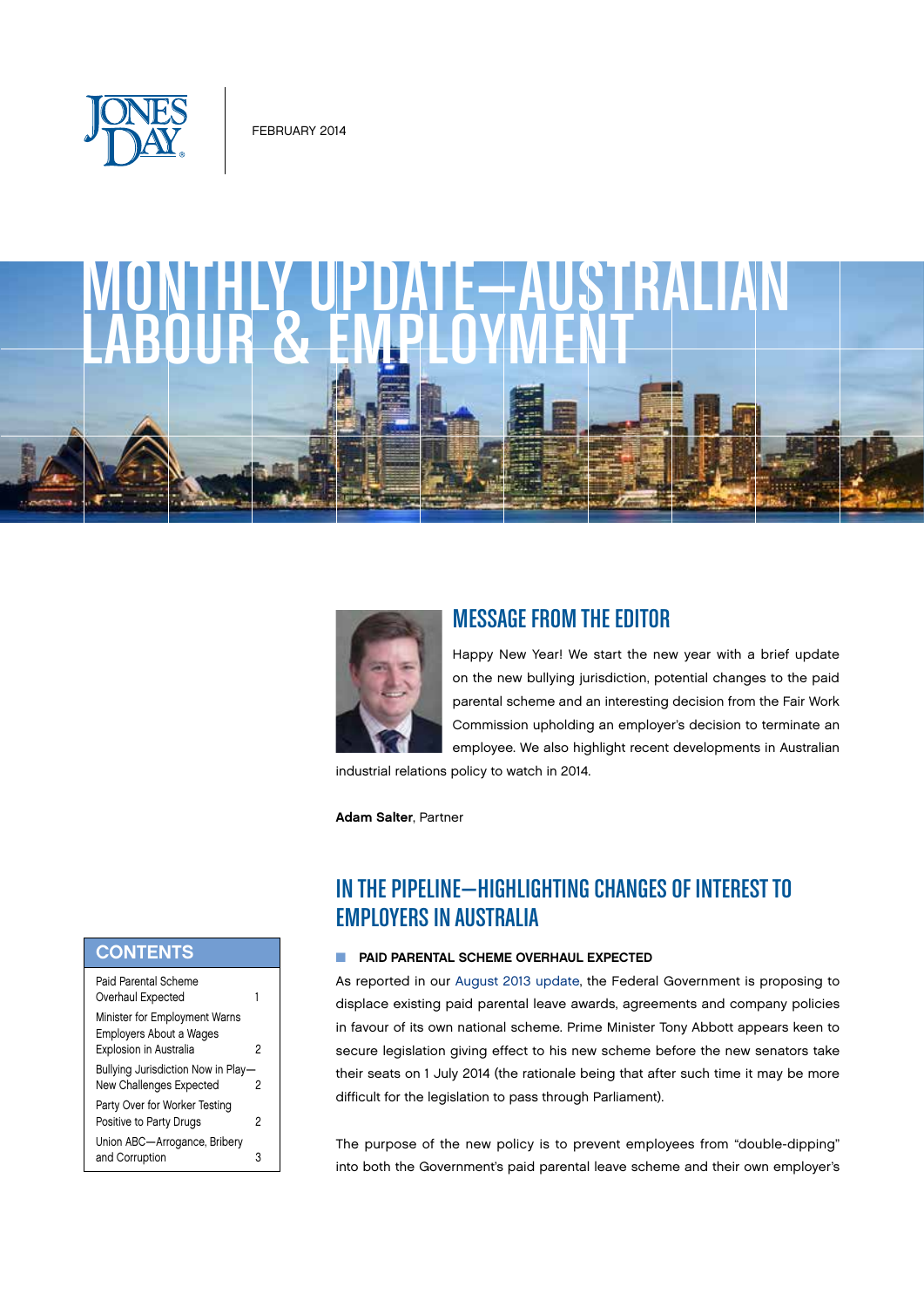<span id="page-1-0"></span>arrangements. Relevantly, the Abbott Government plans to exercise its social welfare power, under section 51 (xxiiiA) of the Constitution, to override all such employer arrangements to achieve this goal.

The new paid parental scheme will provide eligible women with the higher of the national minimum wage, or their replacement wage (capped at \$150,000) for 26 weeks, in addition to superannuation. Mothers will be allowed to take up to six weeks of paid parental leave before their baby is due, and the fathers will have the choice to take two weeks' leave. According to Treasurer Joe Hockey, the 1.5% levy on companies with annual taxable incomes in excess of \$5 million will cover the scheme's net costs for the four-year forward estimates period.

What does this mean for employers? If the legislation implementing the new scheme passes through both Houses of Parliament, employers will need to review their policies to remove paid parental leave arrangements in preparation for commencement of the new scheme on 1 July 2015. For those employers who used paid parental leave as a means of attracting and retaining employees, the changes will mean additional family-friendly benefits such as childcare, and flexible work agreements may be more viable options in the absence of being able to provide paid parental leave. We will keep you updated on the progress of this legislation through Parliament.

## **NUMISTER FOR EMPLOYMENT WARNS EMPLOYERS** ABOUT A WAGES EXPLOSION IN AUSTRALIA

Employment Minister Eric Abetz is bound to cause a stir amongst employers following his strong criticism against what he called "weak-kneed" employers giving into unsustainable demands at the bargaining table.

In an address to the Sydney Institute, Mr Abetz warned of a wages explosion in Australia attributable to past "cave-ins" from employers when bargaining with unions. He questioned why employers have not been willing to "band together and just say 'no'?".

Consistent with his tough stance on unreasonable bargains, Mr Abetz said he will intervene to support Toyota in its Federal Court appeal seeking an employee vote to change an enterprise agreement that has "uncompetitive" provisions. It remains to be seen whether the support from the Minister of Employment will lead to a noticeable shift in Australia's industrial relations culture.

## NEW AND NOTEWORTHY IDENTIFYING KEY DEVELOPMENTS IN AUSTRALIAN LABOUR **REGULATION**

## **NO BULLYING JURISDICTION NOW IN PLAY—** NEW CHALLENGES EXPECTED

The Fair Work Commission (FWC) has started receiving bullying claims under the new bullying jurisdiction which came into effect on 1 January 2014. As reported in our November 2013 edition, the FWC is not able to impose any pecuniary penalties or make an order for the payment of compensation to an employee; instead, workers are able to apply to the FWC for a "stop bullying" order.

The FWC has confirmed that it has received a small number of bullying claims since January 1 but will not reveal the precise figures. Nonetheless, Commission President Justice Iain Ross has stated that he expects a "significant" number of anti-bullying applications will be made.

Now is the time for employers to ensure that they have an anti-bullying policy in place, the policy is complied with and is applied equally and consistently to workers of all categories. Employers should also ensure to act swiftly in relation to any bullying complaints or issues that may arise in the workplace.

# HOT OFF THE BENCH—DECISIONS OF INTEREST FROM THE AUSTRALIAN COURTS

#### **n** Party Over for Worker Testing Positive to Party Drugs

The Fair Work Commission (FWC) has upheld the summary dismissal of a worker who was dismissed due to his dishonesty surrounding a positive drug test. The worker, who tested positive for methamphetamines in a random drug and alcohol screening, displayed dishonesty in his responses to queries about what drugs he had consumed. Initially the worker insisted that he had only consumed cold and flu medication prior to taking the test; however, when confronted with the positive test results, he admitted to taking an unknown capsule at a party the previous weekend.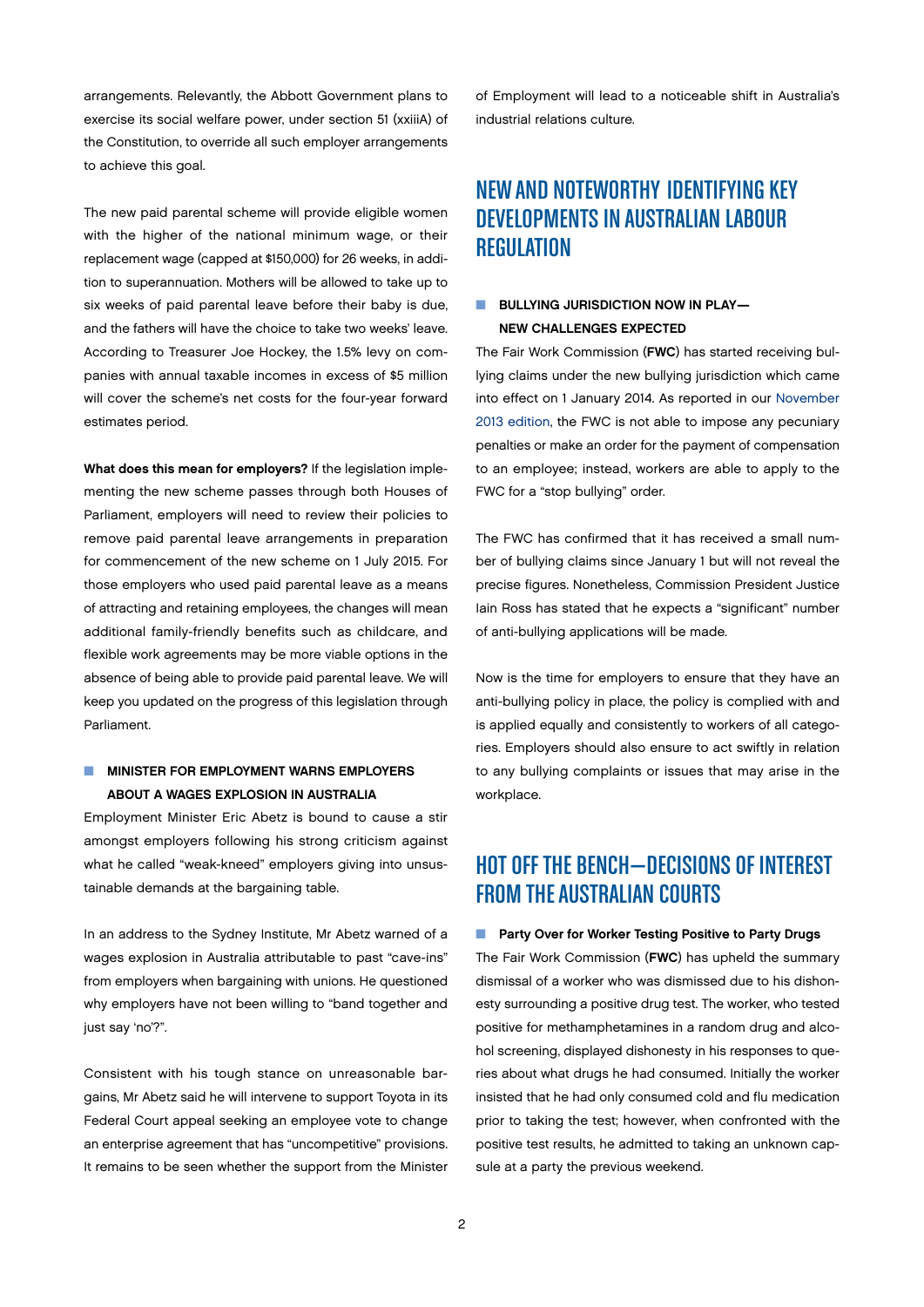<span id="page-2-0"></span>In the worker's unfair dismissal claim, he argued that he should have received a warning instead of being dismissed because the company's drug and alcohol policy did not provide for dismissal for a first-time drug test failure.

The FWC found that the employer's right to summarily dismiss the worker was maintained, despite the fact that the company's disciplinary policy provided for a warning as a first step. The FWC agreed that the company was entitled to seek an explanation of the positive drug test from the worker and the policy was not found to prevent the company from investigating the incident. The worker's lack of openness and honesty was held to be a serious breach of the relationship of trust and confidence, which justified summary dismissal and the finding that the dismissal was not harsh, unjust or unreasonable.

Stephen Vaughan v Anglo Coal (Drayton Management) Pty Ltd [2013] FWC 10101

Key lesson for employers. This decision serves as a timely reminder to employers to ensure that they have an up-todate drug and alcohol policy and that this policy is being effectively implemented.

## DID YOU KNOW?

The Fair Work Commission (FWC) is required to review all modern awards every four years, which is due to start this year. A draft statement issued by the FWC proposes that the review will consist of an initial stage which considers the legislative framework under which the review will be undertaken, followed by an award stage which reviews the awards in four groups. Watch this space for updates as the review of the current 122 modern awards progresses.

## BREAKING NEWS

## **NO THE UNION ABC—ARROGANCE, BRIBERY AND CORRUPTION**

Allegations surfaced this week that various local building and construction unions are being bribed by corrupt companies that need their support to win multimillion-dollar contracts.

Fairfax Media has reported that corruption in the construction industry involves labour hire, traffic management, scaffolding, crane and building companies, several of which are connected to organised crime figures. The investigation has identified several key figures in the Construction, Forestry, Mining and Energy Union who have allegedly taken bribes and received other benefits from the companies.

With a judicial inquiry into the Australian Workers Union already on the cards as a pre-election commitment, the Federal Government has seized on the recent revelations with Prime Minister, Tony Abbott announcing that he is seriously considering establishing a wide-ranging Royal Commission to investigate corruption in the industry. The Prime Minister also encouraged all political parties to support the re-establishment of the Australian Building and Construction Commission (ABCC), with legislation currently before the Parliament.

Employers in the affected industries are encouraged to keep abreast of developments in this continuing saga, particularly in relation to the establishment of the ABCC and/or a Royal Commission, as this may have a considerable effect on the composition of the industry in the medium to long term.